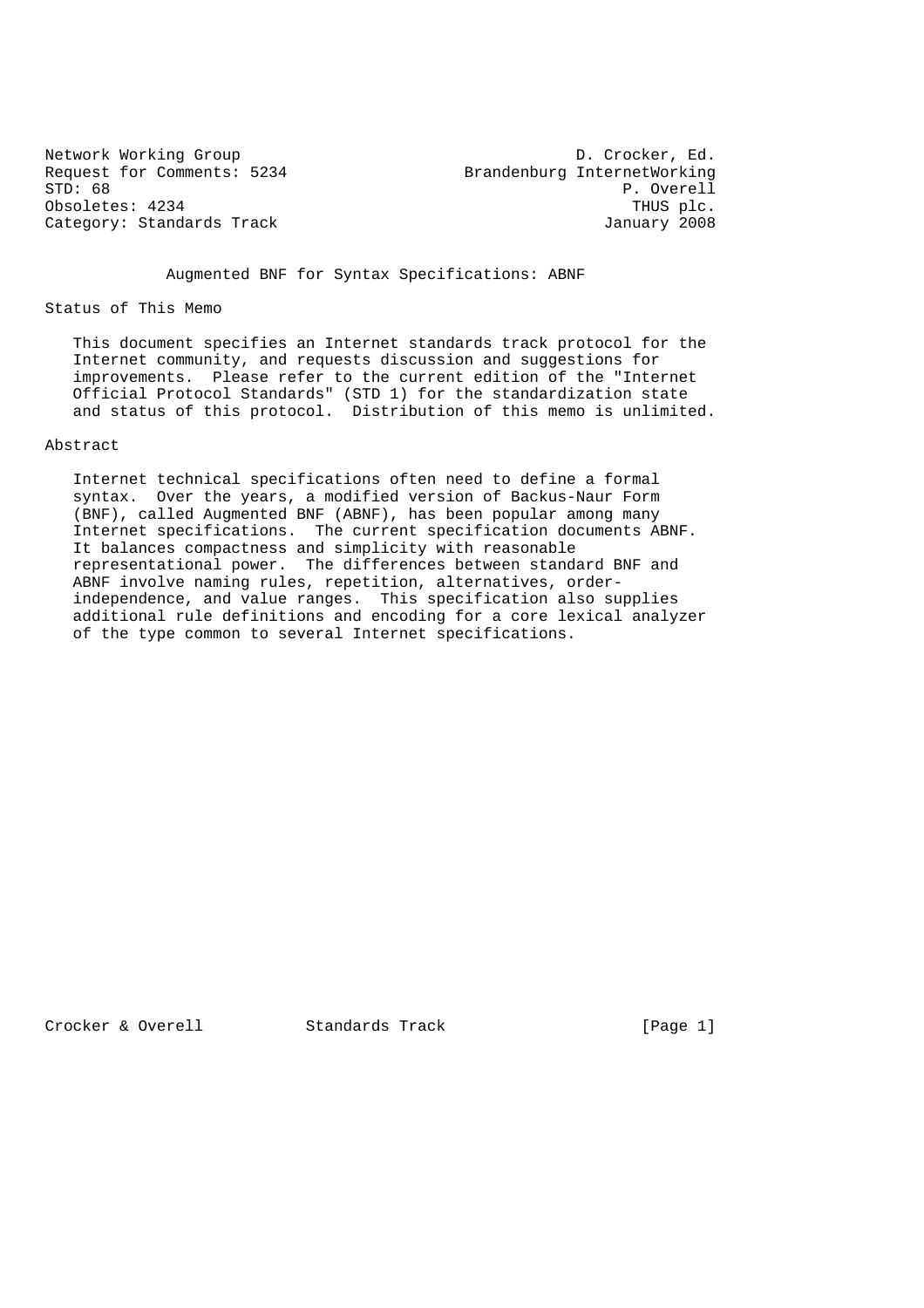| Table of Contents |  |
|-------------------|--|
|-------------------|--|

| $1$ .       |                                                                                                                                                                                                                                                                                                                                                                                                                                                                                                                                         |  |  |  |  | 3            |
|-------------|-----------------------------------------------------------------------------------------------------------------------------------------------------------------------------------------------------------------------------------------------------------------------------------------------------------------------------------------------------------------------------------------------------------------------------------------------------------------------------------------------------------------------------------------|--|--|--|--|--------------|
|             |                                                                                                                                                                                                                                                                                                                                                                                                                                                                                                                                         |  |  |  |  |              |
| 2.          | Rule Definition                                                                                                                                                                                                                                                                                                                                                                                                                                                                                                                         |  |  |  |  | 3            |
| 2.1.        |                                                                                                                                                                                                                                                                                                                                                                                                                                                                                                                                         |  |  |  |  | 3            |
| 2.2.        | Rule Form                                                                                                                                                                                                                                                                                                                                                                                                                                                                                                                               |  |  |  |  | 4            |
| 2.3.        |                                                                                                                                                                                                                                                                                                                                                                                                                                                                                                                                         |  |  |  |  | 4            |
| 2.4.        |                                                                                                                                                                                                                                                                                                                                                                                                                                                                                                                                         |  |  |  |  | 6            |
| 3.          | Operators                                                                                                                                                                                                                                                                                                                                                                                                                                                                                                                               |  |  |  |  | 6            |
| 3.1.        | Concatenation: Rule1 Rule2                                                                                                                                                                                                                                                                                                                                                                                                                                                                                                              |  |  |  |  | 6            |
| 3.2.        | Alternatives:<br>Rule1 / Rule2                                                                                                                                                                                                                                                                                                                                                                                                                                                                                                          |  |  |  |  | 7            |
| 3.3.        | Incremental Alternatives: Rule1 =/ Rule2                                                                                                                                                                                                                                                                                                                                                                                                                                                                                                |  |  |  |  | 7            |
| 3.4.        | Value Range Alternatives: %c##-##                                                                                                                                                                                                                                                                                                                                                                                                                                                                                                       |  |  |  |  | 8            |
| 3.5.        | Sequence Group: (Rule1 Rule2)                                                                                                                                                                                                                                                                                                                                                                                                                                                                                                           |  |  |  |  | 8            |
| 3.6.        | Variable Repetition: *Rule                                                                                                                                                                                                                                                                                                                                                                                                                                                                                                              |  |  |  |  | 9            |
|             |                                                                                                                                                                                                                                                                                                                                                                                                                                                                                                                                         |  |  |  |  |              |
| 3.7.        | Specific Repetition:<br>nRule                                                                                                                                                                                                                                                                                                                                                                                                                                                                                                           |  |  |  |  | 9            |
| 3.8.        | Optional Sequence: [RULE]                                                                                                                                                                                                                                                                                                                                                                                                                                                                                                               |  |  |  |  | $\mathsf{Q}$ |
| 3.9.        | Comment:<br>; Comment<br>.                                                                                                                                                                                                                                                                                                                                                                                                                                                                                                              |  |  |  |  | 9            |
|             | 3.10. Operator Precedence                                                                                                                                                                                                                                                                                                                                                                                                                                                                                                               |  |  |  |  | 10           |
| $4 \cdot$   | ABNF Definition of ABNF<br>.                                                                                                                                                                                                                                                                                                                                                                                                                                                                                                            |  |  |  |  | 10           |
| 5.          | Security Considerations<br>$\mathbf{r} = \mathbf{r} \times \mathbf{r} \times \mathbf{r} \times \mathbf{r} \times \mathbf{r} \times \mathbf{r} \times \mathbf{r} \times \mathbf{r} \times \mathbf{r} \times \mathbf{r} \times \mathbf{r} \times \mathbf{r} \times \mathbf{r} \times \mathbf{r} \times \mathbf{r} \times \mathbf{r} \times \mathbf{r} \times \mathbf{r} \times \mathbf{r} \times \mathbf{r} \times \mathbf{r} \times \mathbf{r} \times \mathbf{r} \times \mathbf{r} \times \mathbf{r} \times \mathbf{r} \times \mathbf{r$ |  |  |  |  | 12           |
| б.          |                                                                                                                                                                                                                                                                                                                                                                                                                                                                                                                                         |  |  |  |  | 12           |
| 6.1.        |                                                                                                                                                                                                                                                                                                                                                                                                                                                                                                                                         |  |  |  |  | 12           |
| 6.2.        | Informative References                                                                                                                                                                                                                                                                                                                                                                                                                                                                                                                  |  |  |  |  | 12.          |
| Appendix A. |                                                                                                                                                                                                                                                                                                                                                                                                                                                                                                                                         |  |  |  |  | 13           |
|             | Acknowledgements                                                                                                                                                                                                                                                                                                                                                                                                                                                                                                                        |  |  |  |  |              |
| Appendix B. | Core ABNF of ABNF                                                                                                                                                                                                                                                                                                                                                                                                                                                                                                                       |  |  |  |  | 13           |
| $B.1$ .     |                                                                                                                                                                                                                                                                                                                                                                                                                                                                                                                                         |  |  |  |  | 13           |
| B.2.        |                                                                                                                                                                                                                                                                                                                                                                                                                                                                                                                                         |  |  |  |  | 15           |

Crocker & Overell **Standards Track** [Page 2]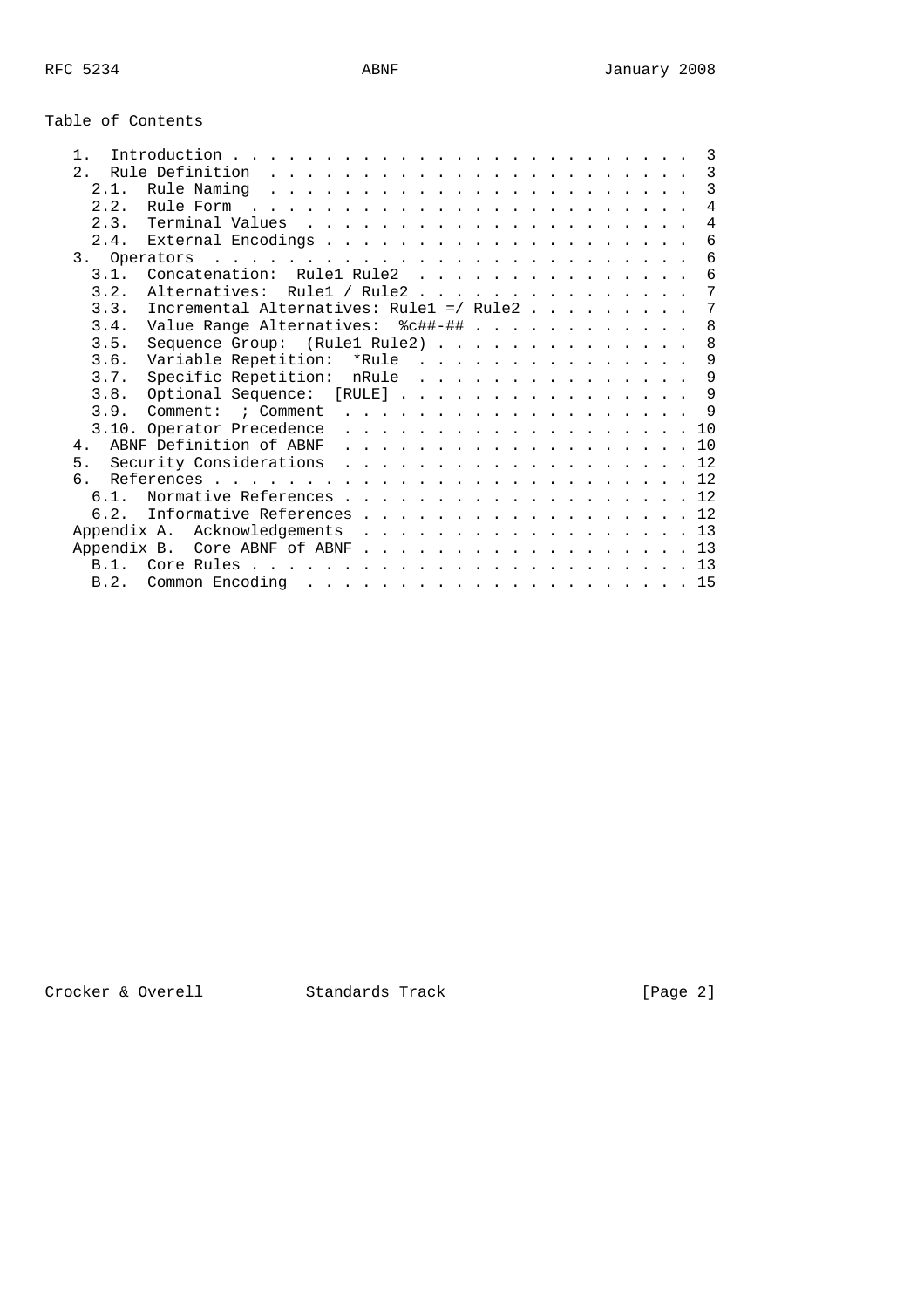### 1. Introduction

 Internet technical specifications often need to define a formal syntax and are free to employ whatever notation their authors deem useful. Over the years, a modified version of Backus-Naur Form (BNF), called Augmented BNF (ABNF), has been popular among many Internet specifications. It balances compactness and simplicity with reasonable representational power. In the early days of the Arpanet, each specification contained its own definition of ABNF. This included the email specifications, [RFC733] and then [RFC822], which came to be the common citations for defining ABNF. The current document separates those definitions to permit selective reference. Predictably, it also provides some modifications and enhancements.

 The differences between standard BNF and ABNF involve naming rules, repetition, alternatives, order-independence, and value ranges. Appendix B supplies rule definitions and encoding for a core lexical analyzer of the type common to several Internet specifications. It is provided as a convenience and is otherwise separate from the meta language defined in the body of this document, and separate from its formal status.

# 2. Rule Definition

# 2.1. Rule Naming

 The name of a rule is simply the name itself, that is, a sequence of characters, beginning with an alphabetic character, and followed by a combination of alphabetics, digits, and hyphens (dashes).

## NOTE:

Rule names are case insensitive.

The names <rulename>, <Rulename>, <RULENAME>, and <rUlENamE> all refer to the same rule.

 Unlike original BNF, angle brackets ("<", ">") are not required. However, angle brackets may be used around a rule name whenever their presence facilitates in discerning the use of a rule name. This is typically restricted to rule name references in free-form prose, or to distinguish partial rules that combine into a string not separated by white space, such as shown in the discussion about repetition, below.

Crocker & Overell Standards Track [Page 3]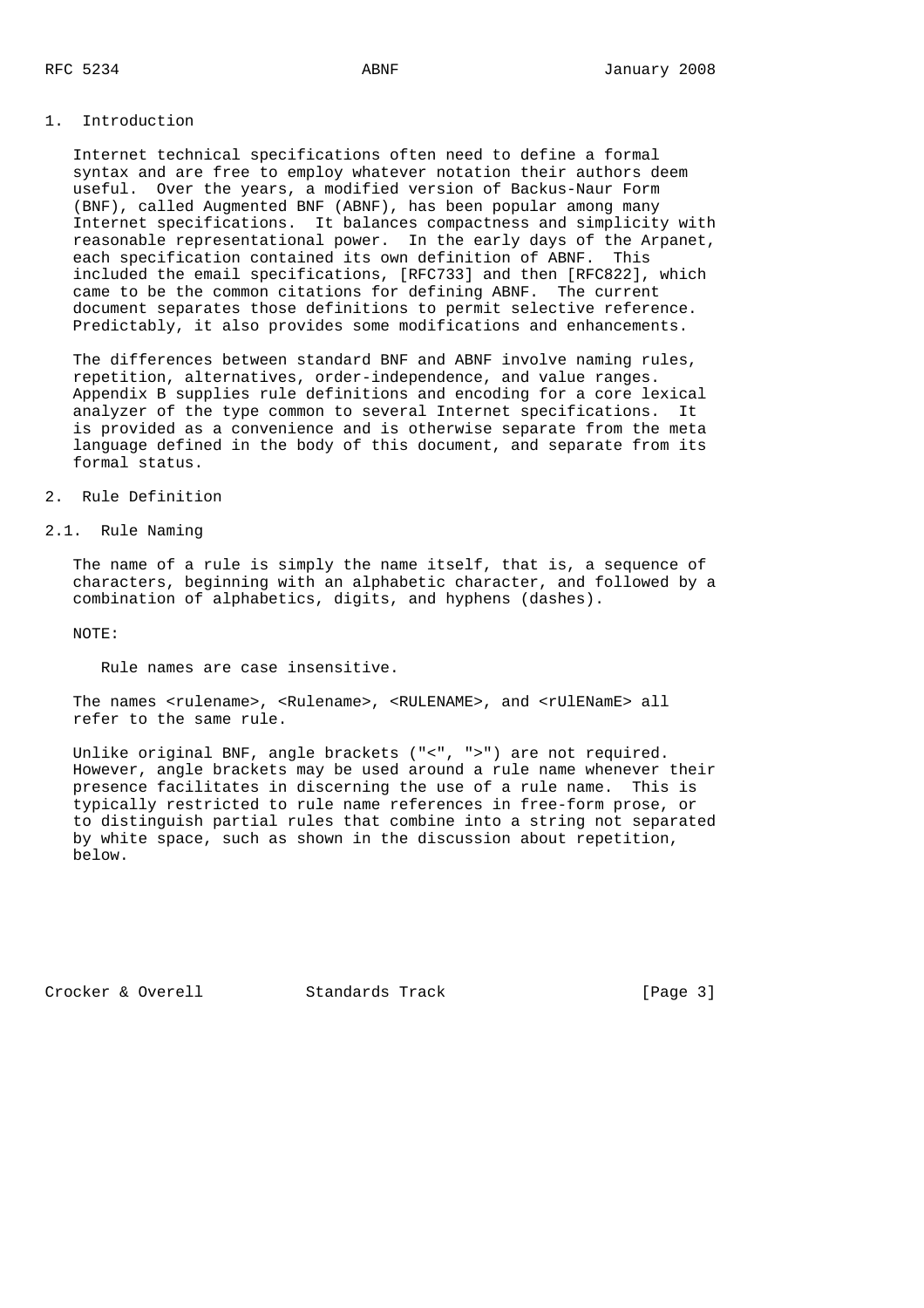# 2.2. Rule Form

A rule is defined by the following sequence:

name = elements crlf

where <name> is the name of the rule, <elements> is one or more rule names or terminal specifications, and <crlf> is the end-of-line indicator (carriage return followed by line feed). The equal sign separates the name from the definition of the rule. The elements form a sequence of one or more rule names and/or value definitions, combined according to the various operators defined in this document, such as alternative and repetition.

 For visual ease, rule definitions are left aligned. When a rule requires multiple lines, the continuation lines are indented. The left alignment and indentation are relative to the first lines of the ABNF rules and need not match the left margin of the document.

## 2.3. Terminal Values

 Rules resolve into a string of terminal values, sometimes called characters. In ABNF, a character is merely a non-negative integer. In certain contexts, a specific mapping (encoding) of values into a character set (such as ASCII) will be specified.

 Terminals are specified by one or more numeric characters, with the base interpretation of those characters indicated explicitly. The following bases are currently defined:

|  | = binary |
|--|----------|
|  |          |

 $d = decimal$ 

x = hexadecimal

Hence:

- $CR =  $\frac{2}{d}3$$
- $CR =  $\&x0D$$

 respectively specify the decimal and hexadecimal representation of [US-ASCII] for carriage return.

Crocker & Overell Standards Track [Page 4]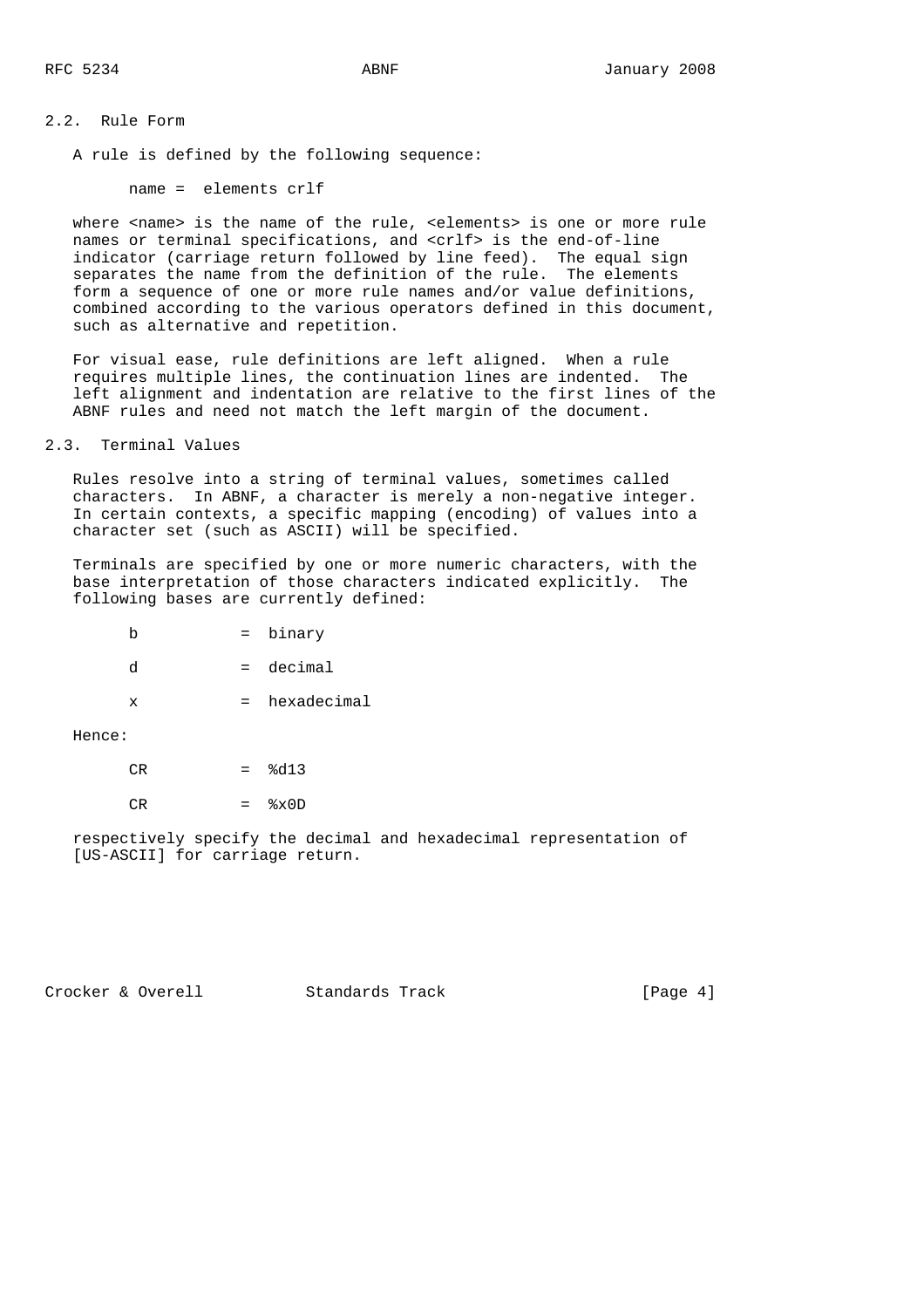A concatenated string of such values is specified compactly, using a period (".") to indicate a separation of characters within that value. Hence:

CRLF = %d13.10

 ABNF permits the specification of literal text strings directly, enclosed in quotation marks. Hence:

command = "command string"

 Literal text strings are interpreted as a concatenated set of printable characters.

NOTE:

 ABNF strings are case insensitive and the character set for these strings is US-ASCII.

Hence:

rulename = "abc"

and:

rulename = "aBc"

 will match "abc", "Abc", "aBc", "abC", "ABc", "aBC", "AbC", and "ABC".

 To specify a rule that is case sensitive, specify the characters individually.

For example:

rulename = %d97 %d98 %d99

or

rulename = %d97.98.99

 will match only the string that comprises only the lowercase characters, abc.

Crocker & Overell Standards Track [Page 5]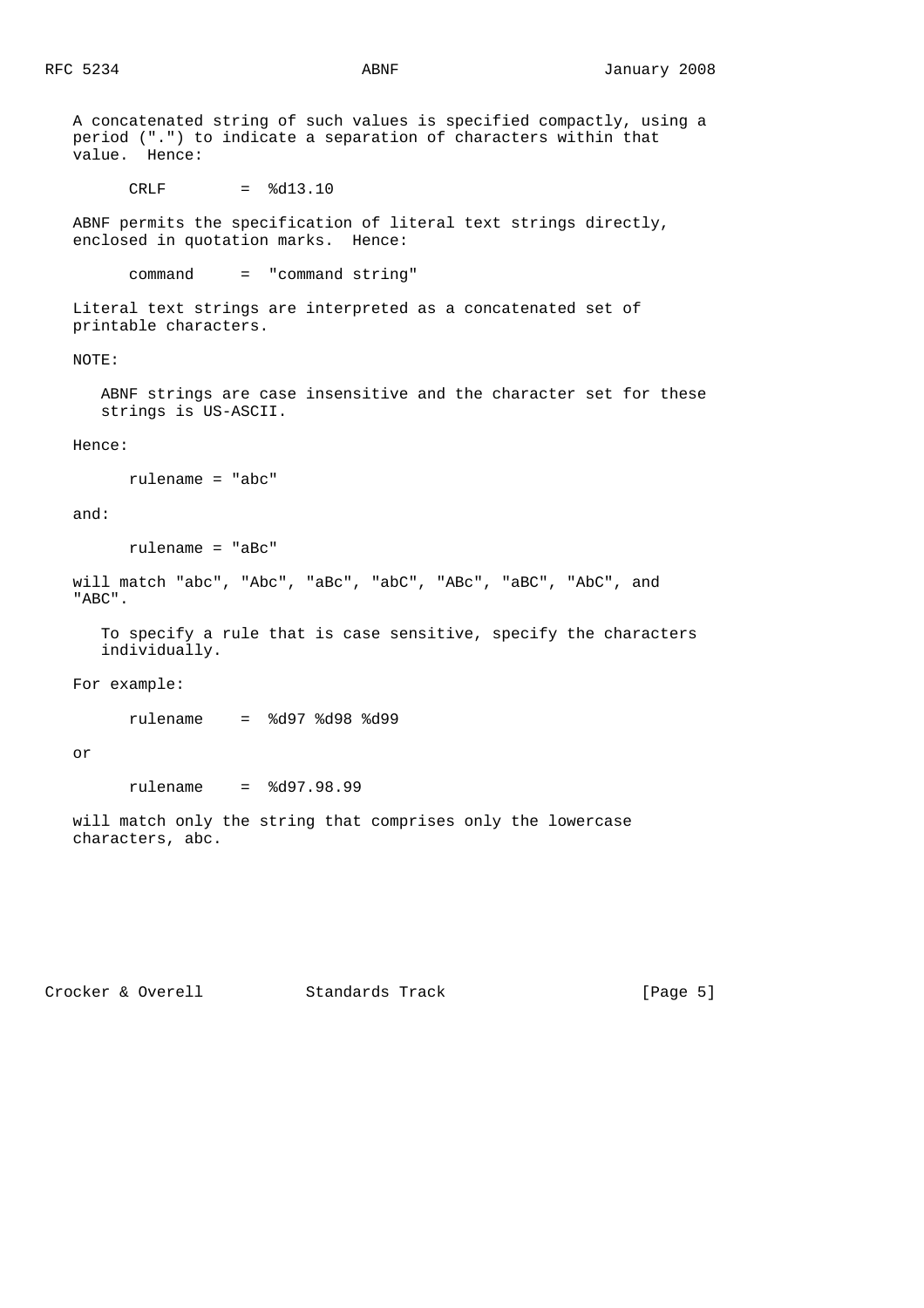2.4. External Encodings

 External representations of terminal value characters will vary according to constraints in the storage or transmission environment. Hence, the same ABNF-based grammar may have multiple external encodings, such as one for a 7-bit US-ASCII environment, another for a binary octet environment, and still a different one when 16-bit Unicode is used. Encoding details are beyond the scope of ABNF, although Appendix B provides definitions for a 7-bit US-ASCII environment as has been common to much of the Internet.

 By separating external encoding from the syntax, it is intended that alternate encoding environments can be used for the same syntax.

### 3. Operators

3.1. Concatenation: Rule1 Rule2

 A rule can define a simple, ordered string of values (i.e., a concatenation of contiguous characters) by listing a sequence of rule names. For example:

foo =  $-x61$  ; a bar = %x62 ; b mumble = foo bar foo

So that the rule <mumble> matches the lowercase string "aba".

 Linear white space: Concatenation is at the core of the ABNF parsing model. A string of contiguous characters (values) is parsed according to the rules defined in ABNF. For Internet specifications, there is some history of permitting linear white space (space and horizontal tab) to be freely and implicitly interspersed around major constructs, such as delimiting special characters or atomic strings.

### NOTE:

 This specification for ABNF does not provide for implicit specification of linear white space.

 Any grammar that wishes to permit linear white space around delimiters or string segments must specify it explicitly. It is often useful to provide for such white space in "core" rules that are then used variously among higher-level rules. The "core" rules might be formed into a lexical analyzer or simply be part of the main ruleset.

Crocker & Overell Standards Track [Page 6]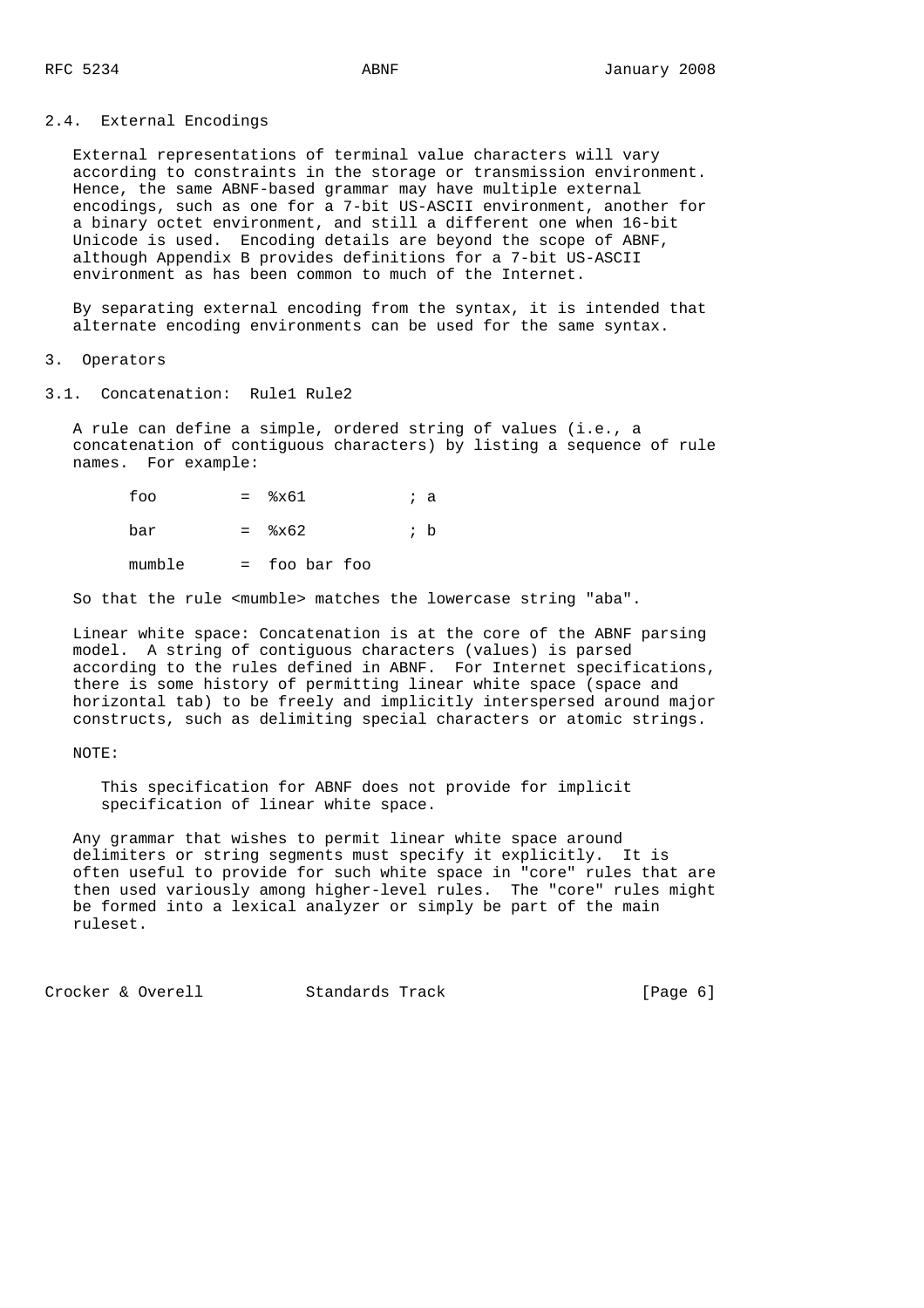## 3.2. Alternatives: Rule1 / Rule2

 Elements separated by a forward slash ("/") are alternatives. Therefore,

foo / bar

will accept <foo> or <br/> <br/>bar>.

NOTE:

 A quoted string containing alphabetic characters is a special form for specifying alternative characters and is interpreted as a non terminal representing the set of combinatorial strings with the contained characters, in the specified order but with any mixture of upper- and lowercase.

3.3. Incremental Alternatives: Rule1 =/ Rule2

 It is sometimes convenient to specify a list of alternatives in fragments. That is, an initial rule may match one or more alternatives, with later rule definitions adding to the set of alternatives. This is particularly useful for otherwise independent specifications that derive from the same parent ruleset, such as often occurs with parameter lists. ABNF permits this incremental definition through the construct:

oldrule =/ additional-alternatives

So that the ruleset

| ruleset                   |            | $=$ alt1 / alt2 |                                      |  |
|---------------------------|------------|-----------------|--------------------------------------|--|
| ruleset                   | $=$ / alt3 |                 |                                      |  |
| ruleset                   |            | =/ alt4 / alt5  |                                      |  |
| is the same as specifying |            |                 |                                      |  |
| ruleset                   |            |                 | $=$ alt1 / alt2 / alt3 / alt4 / alt5 |  |

Crocker & Overell Standards Track [Page 7]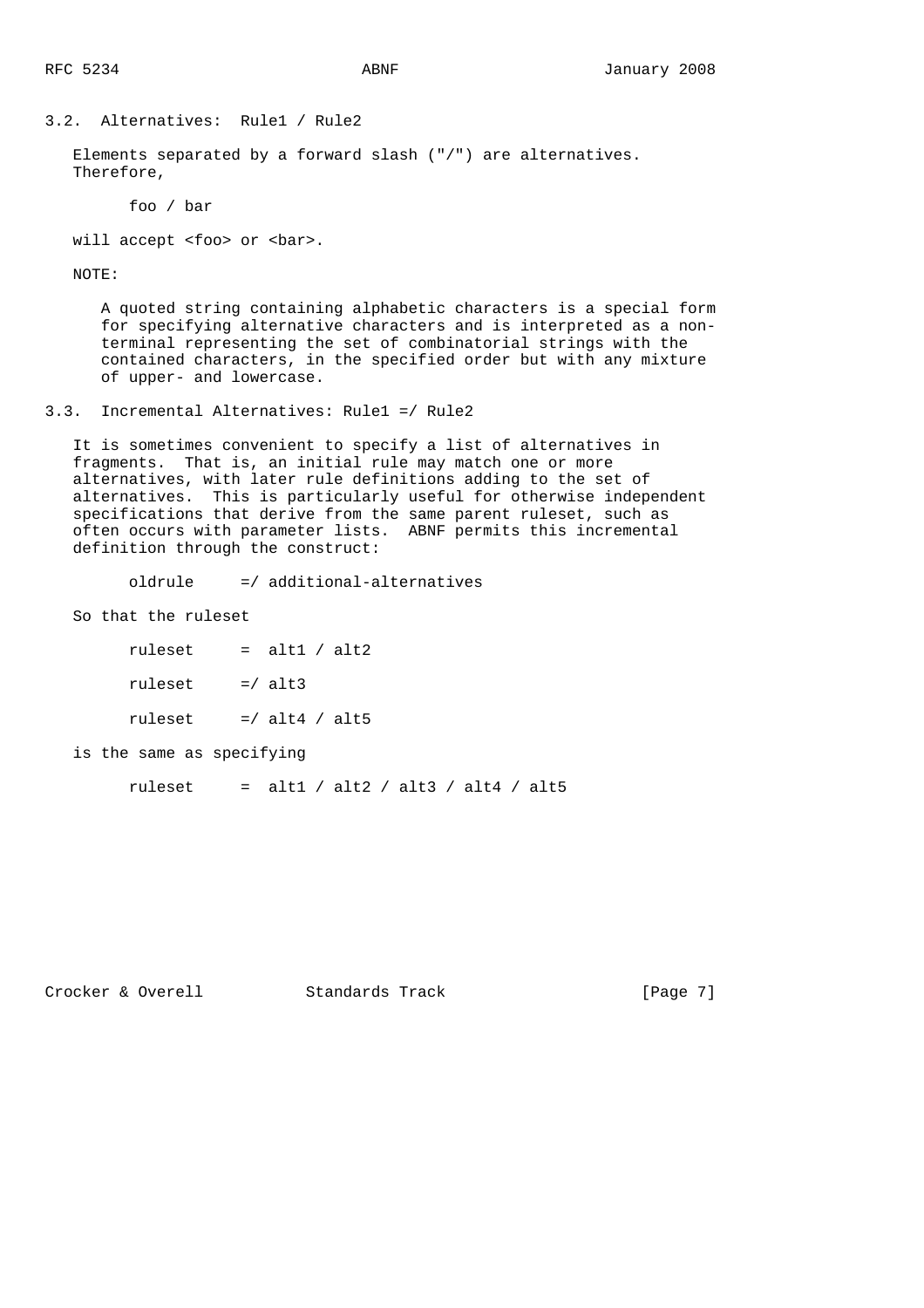### 3.4. Value Range Alternatives: %c##-##

 A range of alternative numeric values can be specified compactly, using a dash ("-") to indicate the range of alternative values. Hence:

 $DIGIT =  $\frac{2}{3}x30-39$$ 

is equivalent to:

DIGIT = "0" / "1" / "2" / "3" / "4" / "5" / "6" /

"7" / "8" / "9"

 Concatenated numeric values and numeric value ranges cannot be specified in the same string. A numeric value may use the dotted notation for concatenation or it may use the dash notation to specify one value range. Hence, to specify one printable character between end-of-line sequences, the specification could be:

char-line =  $x0D.0A$   $x20-7E$   $x0D.0A$ 

3.5. Sequence Group: (Rule1 Rule2)

 Elements enclosed in parentheses are treated as a single element, whose contents are strictly ordered. Thus,

elem (foo / bar) blat

matches (elem foo blat) or (elem bar blat), and

elem foo / bar blat

matches (elem foo) or (bar blat).

NOTE:

 It is strongly advised that grouping notation be used, rather than relying on the proper reading of "bare" alternations, when alternatives consist of multiple rule names or literals.

Hence, it is recommended that the following form be used:

(elem foo) / (bar blat)

It will avoid misinterpretation by casual readers.

Crocker & Overell Standards Track [Page 8]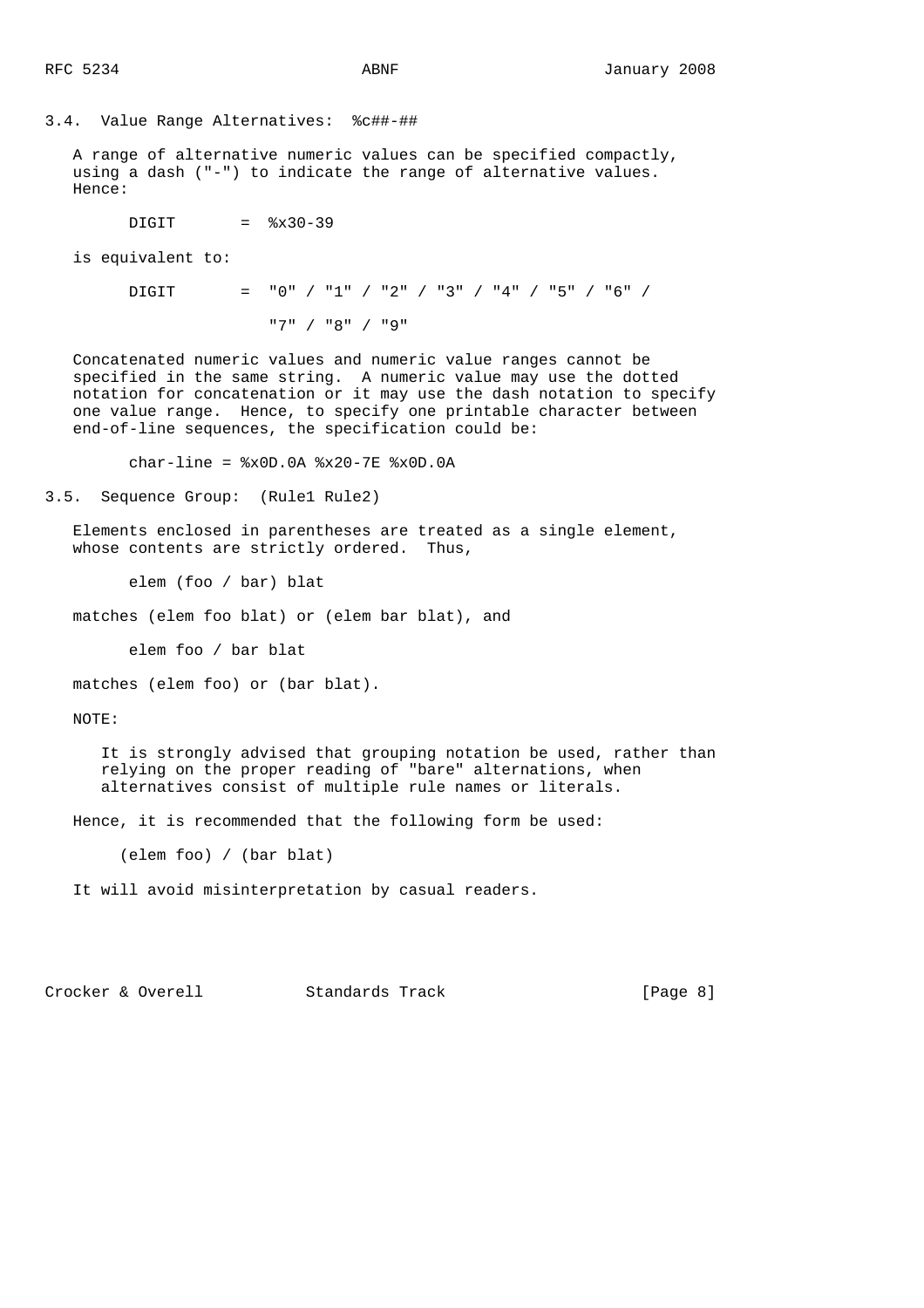The sequence group notation is also used within free text to set off an element sequence from the prose.

3.6. Variable Repetition: \*Rule

 The operator "\*" preceding an element indicates repetition. The full form is:

<a>\*<b>element

where <a> and <b> are optional decimal values, indicating at least <a> and at most <b> occurrences of the element.

Default values are 0 and infinity so that \*<element> allows any number, including zero; 1\*<element> requires at least one; 3\*3<element> allows exactly 3; and 1\*2<element> allows one or two.

3.7. Specific Repetition: nRule

A rule of the form:

<n>element

is equivalent to

<n>\*<n>element

That is, exactly <n> occurrences of <element>. Thus, 2DIGIT is a 2-digit number, and 3ALPHA is a string of three alphabetic characters.

3.8. Optional Sequence: [RULE]

Square brackets enclose an optional element sequence:

[foo bar]

is equivalent to

\*1(foo bar).

3.9. Comment: ; Comment

 A semicolon starts a comment that continues to the end of line. This is a simple way of including useful notes in parallel with the specifications.

Crocker & Overell Standards Track [Page 9]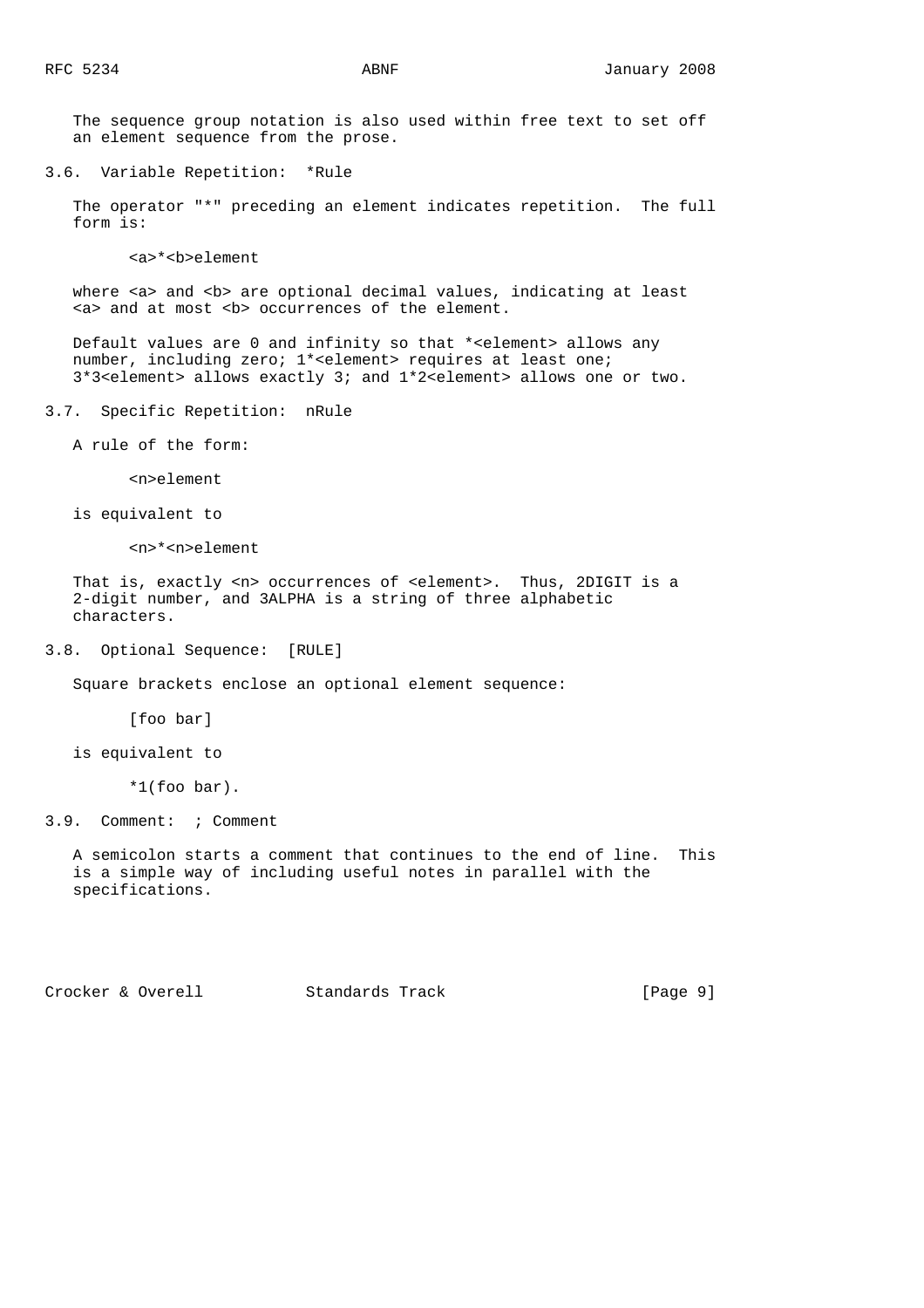3.10. Operator Precedence

 The various mechanisms described above have the following precedence, from highest (binding tightest) at the top, to lowest (loosest) at the bottom:

Rule name, prose-val, Terminal value

Comment

Value range

Repetition

Grouping, Optional

Concatenation

Alternative

 Use of the alternative operator, freely mixed with concatenations, can be confusing.

 Again, it is recommended that the grouping operator be used to make explicit concatenation groups.

4. ABNF Definition of ABNF

NOTES:

- 1. This syntax requires a formatting of rules that is relatively strict. Hence, the version of a ruleset included in a specification might need preprocessing to ensure that it can be interpreted by an ABNF parser.
- 2. This syntax uses the rules provided in Appendix B.

| rulelist | $= 1$ *(rule / (*c-wsp c-nl))                                                                  |
|----------|------------------------------------------------------------------------------------------------|
| rule     | $=$ rulename defined-as elements c-nl<br>; continues if next line starts<br>; with white space |
| rulename | $=$ ALPHA *(ALPHA / DIGIT / "-")                                                               |

Crocker & Overell Standards Track [Page 10]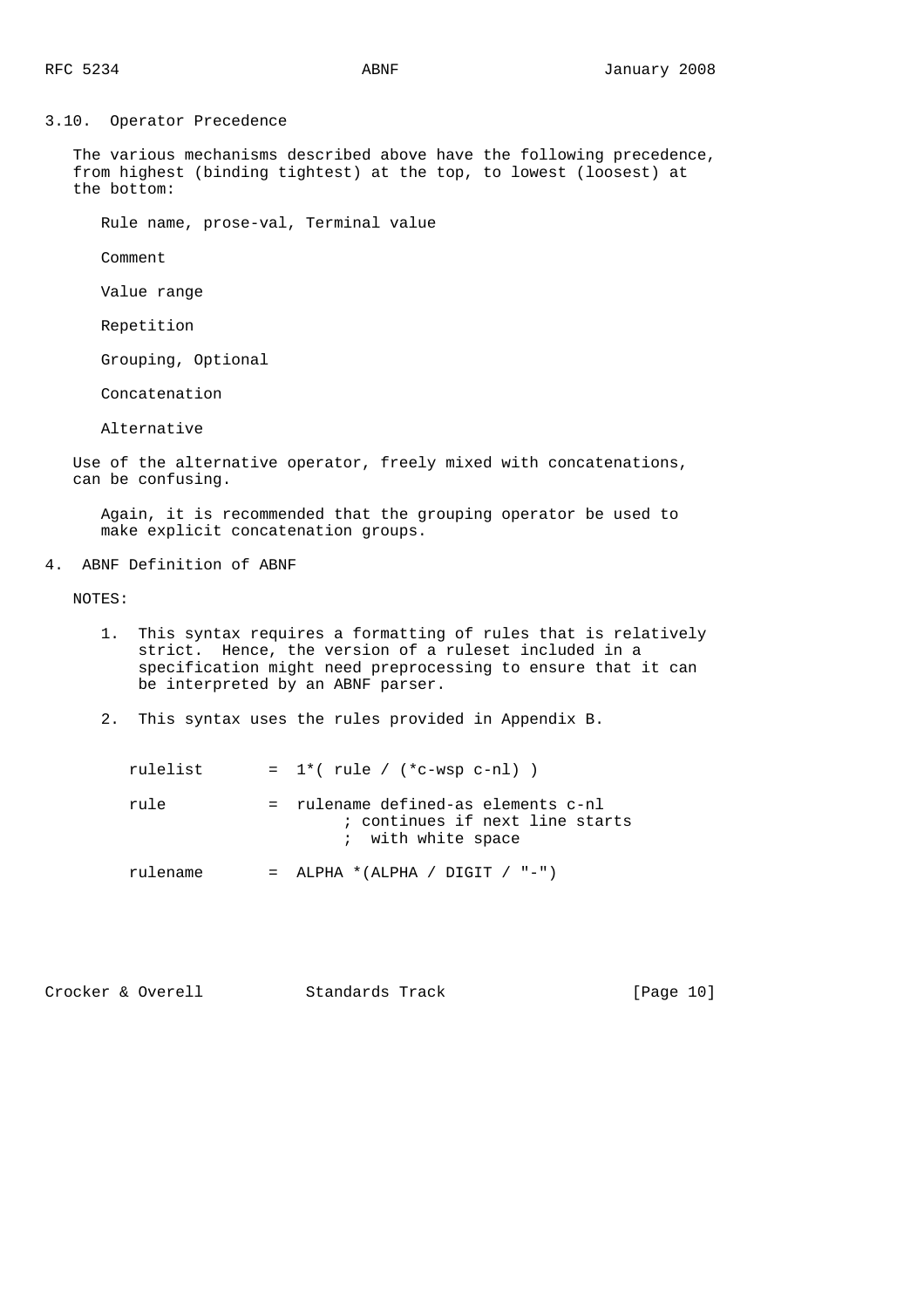| defined-as      |     | $=$ *c-wsp ("=" / "=/") *c-wsp<br>; basic rules definition and<br>incremental alternatives<br>$\ddot{i}$            |
|-----------------|-----|---------------------------------------------------------------------------------------------------------------------|
| elements        |     | = alternation *c-wsp                                                                                                |
| $c$ -w $sp$     |     | $= WSP / (c-n1 WSP)$                                                                                                |
| c-nl            |     | = comment / CRLF<br>; comment or newline                                                                            |
| comment         |     | $= "i" * (WSP / VCHAR) CRIF$                                                                                        |
| alternation     |     | = concatenation<br>*(*c-wsp "/" *c-wsp concatenation)                                                               |
| concatenation = |     | repetition *(1*c-wsp repetition)                                                                                    |
| repetition      |     | = [repeat] element                                                                                                  |
| repeat          | $=$ | 1*DIGIT / (*DIGIT "*" *DIGIT)                                                                                       |
| element         | $=$ | rulename / group / option /<br>char-val / num-val / prose-val                                                       |
| group           |     | = "(" *c-wsp alternation *c-wsp ")"                                                                                 |
| option          |     | = "[" *c-wsp alternation *c-wsp "]"                                                                                 |
| char-val        | $=$ | DQUOTE * (%x20-21 / %x23-7E) DQUOTE<br>; quoted string of SP and VCHAR<br>; without DQUOTE                          |
| num-val         |     | $=$ "%" (bin-val / dec-val / hex-val)                                                                               |
| bin-val         |     | $=$ "b" $1*BIT$<br>$[1*(". 1*BIT) / (-. 1*BIT) ]$<br>; series of concatenated bit values<br>; or single ONEOF range |
| dec-val         |     | $=$ "d" $1*$ DIGIT<br>$[1*(". " 1*DiffIT) / (" - " 1*DiffIT)]$                                                      |
| hex-val         |     | $= "x" 1*HEXDIG$<br>$[1*(". 1*HEXDIG) / (-. . 1*HEXDIG) ]$                                                          |

Crocker & Overell **Standards Track** [Page 11]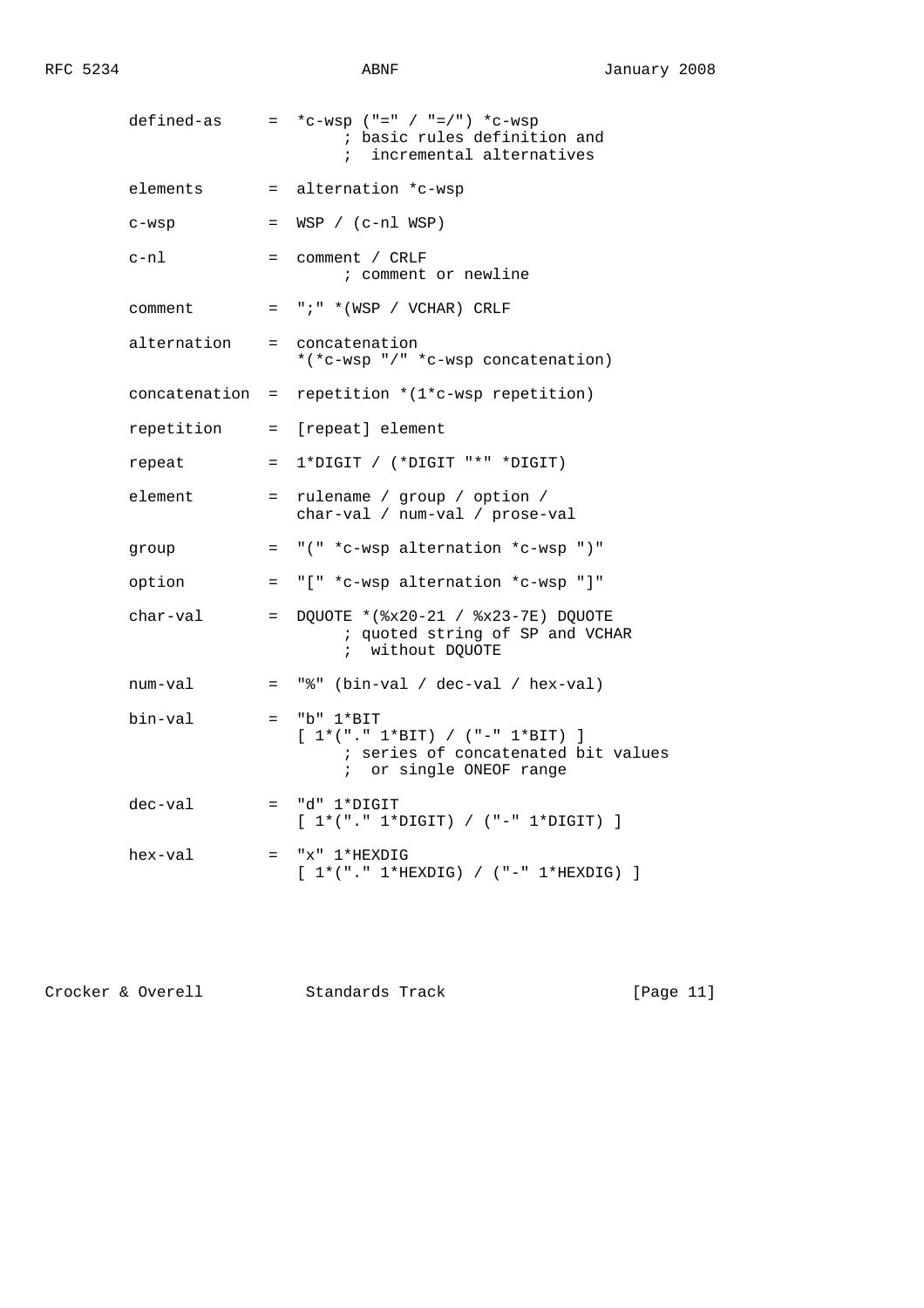prose-val = "<" \*(%x20-3D / %x3F-7E) ">" ; bracketed string of SP and VCHAR ; without angles ; prose description, to be used as ; last resort

## 5. Security Considerations

Security is truly believed to be irrelevant to this document.

- 6. References
- 6.1. Normative References
	- [US-ASCII] American National Standards Institute, "Coded Character Set -- 7-bit American Standard Code for Information Interchange", ANSI X3.4, 1986.
- 6.2. Informative References
	- [RFC733] Crocker, D., Vittal, J., Pogran, K., and D. Henderson, "Standard for the format of ARPA network text messages", RFC 733, November 1977.
	- [RFC822] Crocker, D., "Standard for the format of ARPA Internet text messages", STD 11, RFC 822, August 1982.

Crocker & Overell Standards Track [Page 12]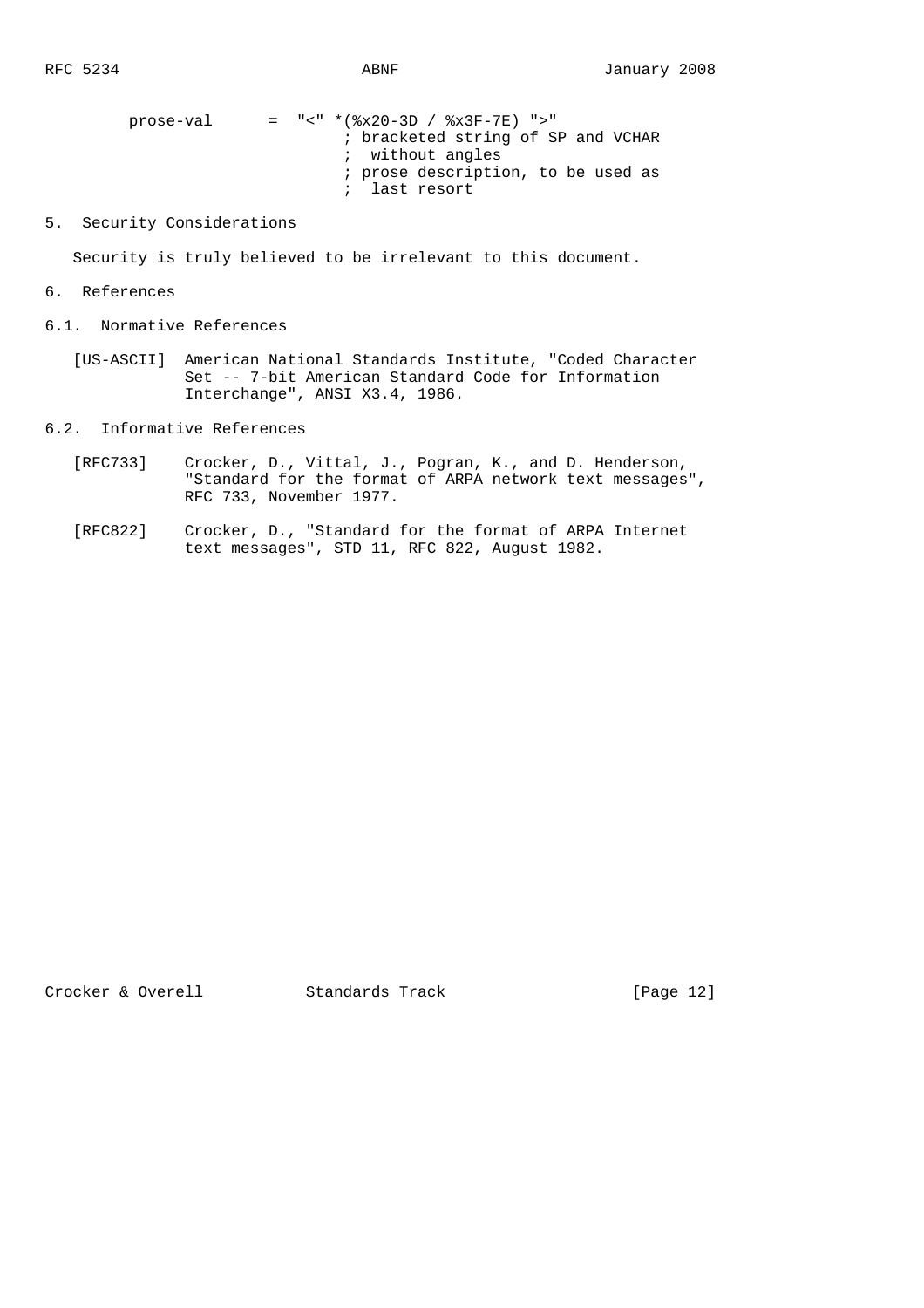Appendix A. Acknowledgements

 The syntax for ABNF was originally specified in RFC 733. Ken L. Harrenstien, of SRI International, was responsible for re-coding the BNF into an Augmented BNF that makes the representation smaller and easier to understand.

 This recent project began as a simple effort to cull out the portion of RFC 822 that has been repeatedly cited by non-email specification writers, namely the description of Augmented BNF. Rather than simply and blindly converting the existing text into a separate document, the working group chose to give careful consideration to the deficiencies, as well as benefits, of the existing specification and related specifications made available over the last 15 years, and therefore to pursue enhancement. This turned the project into something rather more ambitious than was first intended. Interestingly, the result is not massively different from that original, although decisions, such as removing the list notation, came as a surprise.

 This "separated" version of the specification was part of the DRUMS working group, with significant contributions from Jerome Abela, Harald Alvestrand, Robert Elz, Roger Fajman, Aviva Garrett, Tom Harsch, Dan Kohn, Bill McQuillan, Keith Moore, Chris Newman, Pete Resnick, and Henning Schulzrinne.

 Julian Reschke warrants a special thanks for converting the Draft Standard version to XML source form.

Appendix B. Core ABNF of ABNF

 This appendix contains some basic rules that are in common use. Basic rules are in uppercase. Note that these rules are only valid for ABNF encoded in 7-bit ASCII or in characters sets that are a superset of 7-bit ASCII.

B.1. Core Rules

 Certain basic rules are in uppercase, such as SP, HTAB, CRLF, DIGIT, ALPHA, etc.

| ALPHA       | $=$ $8x41-5A$ / $8x61-7A$ ; $A-Z$ / $a-z$                                              |
|-------------|----------------------------------------------------------------------------------------|
| <b>BTT</b>  | $=$ "0" / "1"                                                                          |
| <b>CHAR</b> | $=$ $\frac{8 \times 01 - 7F}{ }$<br>; any 7-bit US-ASCII character,<br>; excluding NUL |

| Crocker & Overell | Standards Track | [Page 13] |
|-------------------|-----------------|-----------|
|-------------------|-----------------|-----------|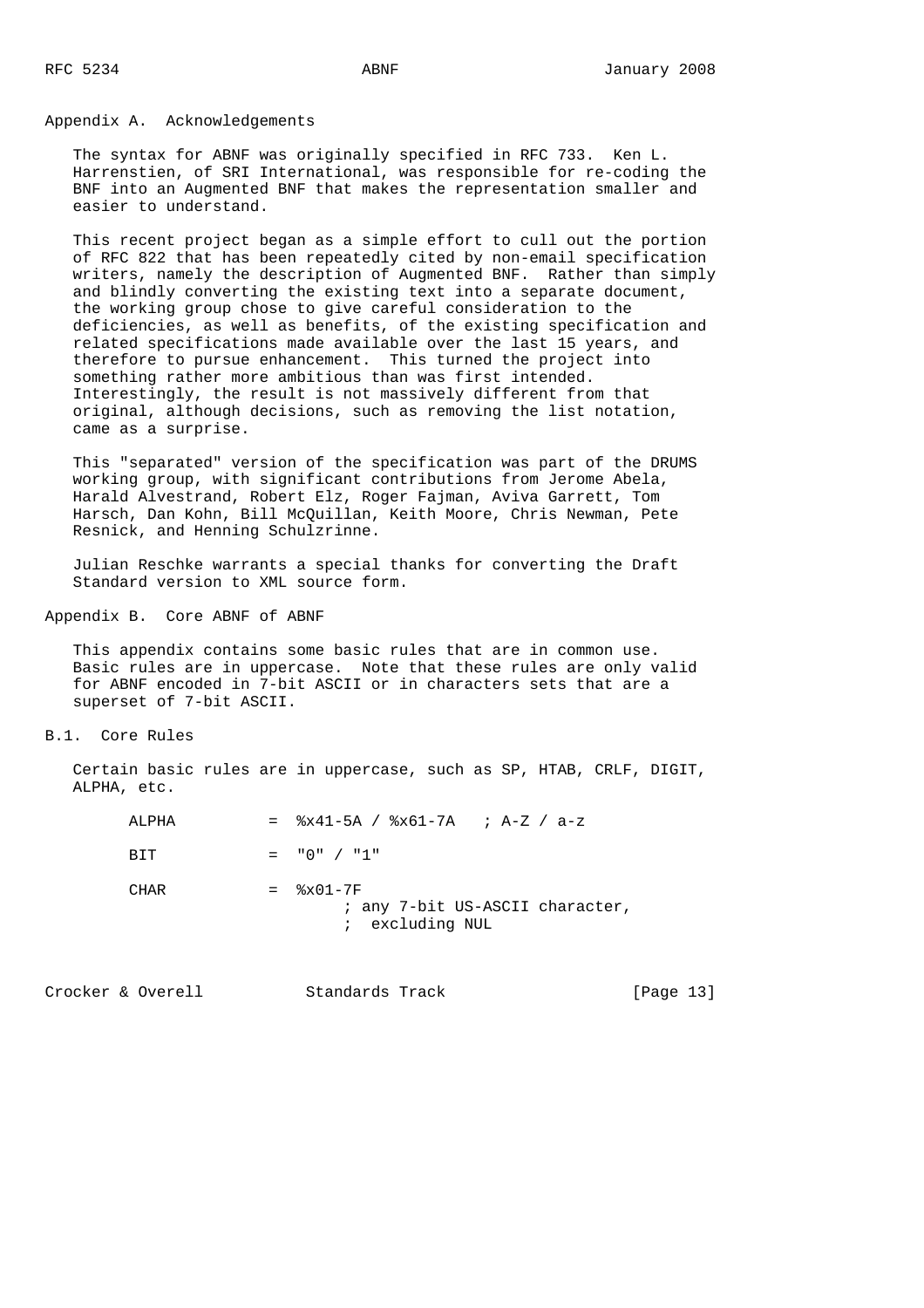| CR     | $=$ $-$ | x0D<br>; carriage return                                                                                                                                                                                                                                                                                                                                     |
|--------|---------|--------------------------------------------------------------------------------------------------------------------------------------------------------------------------------------------------------------------------------------------------------------------------------------------------------------------------------------------------------------|
| CRLF   |         | $=$ CR LF<br>; Internet standard newline                                                                                                                                                                                                                                                                                                                     |
| CTL    |         | $=$ $\frac{8 \times 00 - 1F}{8 \times 7F}$<br>; controls                                                                                                                                                                                                                                                                                                     |
| DIGIT  |         | $=$ $\frac{8x30-39}{ }$<br>$7.0 - 9$                                                                                                                                                                                                                                                                                                                         |
| DQUOTE | $=$     | 8x22<br>; " (Double Quote)                                                                                                                                                                                                                                                                                                                                   |
| HEXDIG | $=$     | DIGIT / "A" / "B" / "C" / "D" / "E" / "F"                                                                                                                                                                                                                                                                                                                    |
| HTAB   | $=$     | x09<br>; horizontal tab                                                                                                                                                                                                                                                                                                                                      |
| LF     | $=$     | x0A<br>; linefeed                                                                                                                                                                                                                                                                                                                                            |
| LWSP   | $=$     | $*(WSP / CRLF WSP)$<br>; Use of this linear-white-space rule<br>permits lines containing only white<br>$\mathbf{i}$<br>; space that are no longer legal in<br>; mail headers and have caused<br>interoperability problems in other<br>$\ddot{i}$<br>; contexts.<br>; Do not use when defining mail<br>; headers and use with caution in<br>; other contexts. |
| OCTET  |         | $=$ $8x00-FF$<br>; 8 bits of data                                                                                                                                                                                                                                                                                                                            |
| SP     | $=$ $-$ | x20                                                                                                                                                                                                                                                                                                                                                          |
| VCHAR  | $=$     | $8x21 - 7E$<br>; visible (printing) characters                                                                                                                                                                                                                                                                                                               |
| WSP    | $=$     | SP / HTAB<br>; white space                                                                                                                                                                                                                                                                                                                                   |

Crocker & Overell Standards Track [Page 14]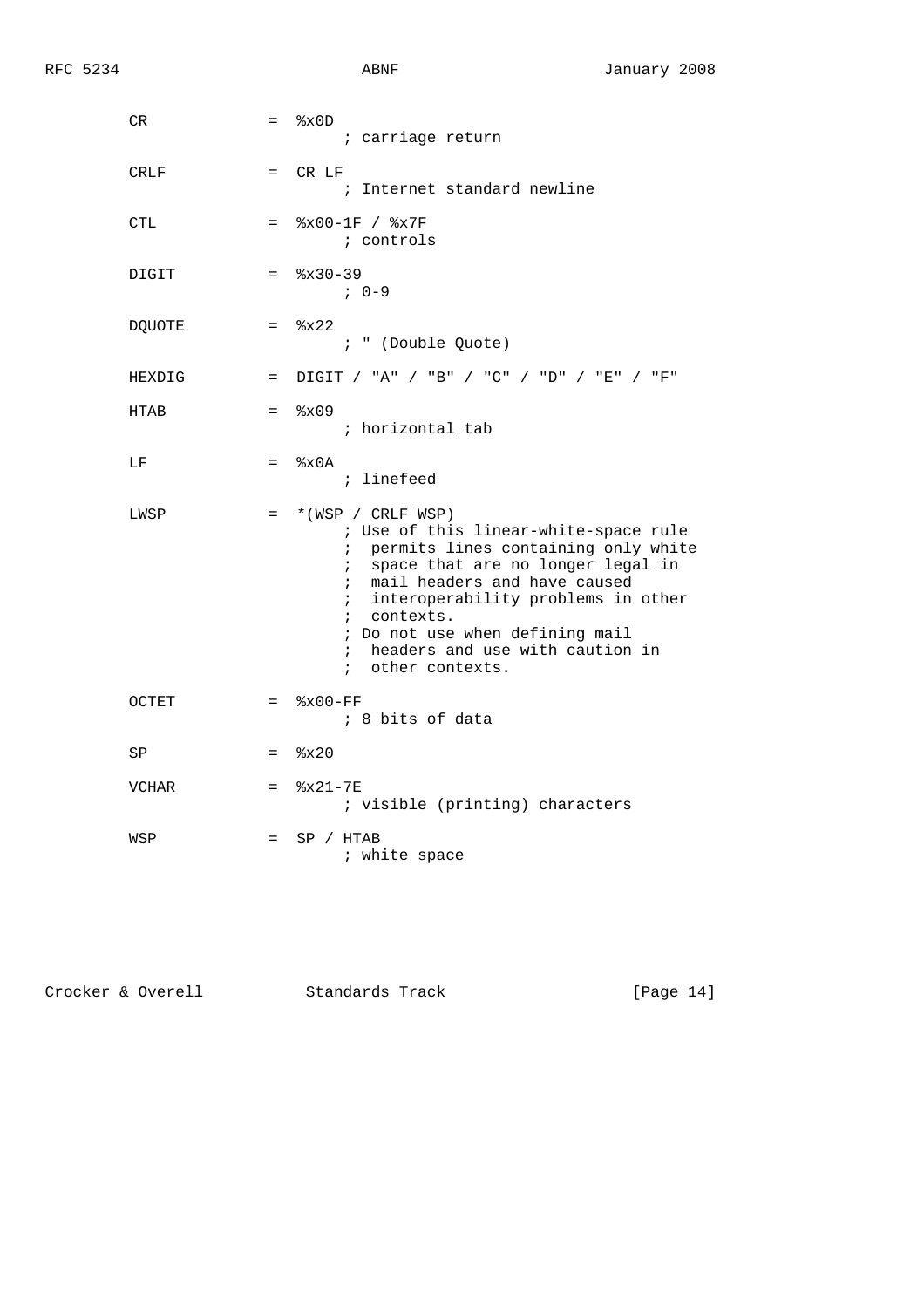B.2. Common Encoding

 Externally, data are represented as "network virtual ASCII" (namely, 7-bit US-ASCII in an 8-bit field), with the high (8th) bit set to zero. A string of values is in "network byte order", in which the higher-valued bytes are represented on the left-hand side and are sent over the network first.

Authors' Addresses

 Dave Crocker (editor) Brandenburg InternetWorking 675 Spruce Dr. Sunnyvale, CA 94086 US Phone: +1.408.246.8253 EMail: dcrocker@bbiw.net Paul Overell THUS plc.

 1/2 Berkeley Square, 99 Berkeley Street Glasgow G3 7HR UK

EMail: paul.overell@thus.net

Crocker & Overell Standards Track [Page 15]